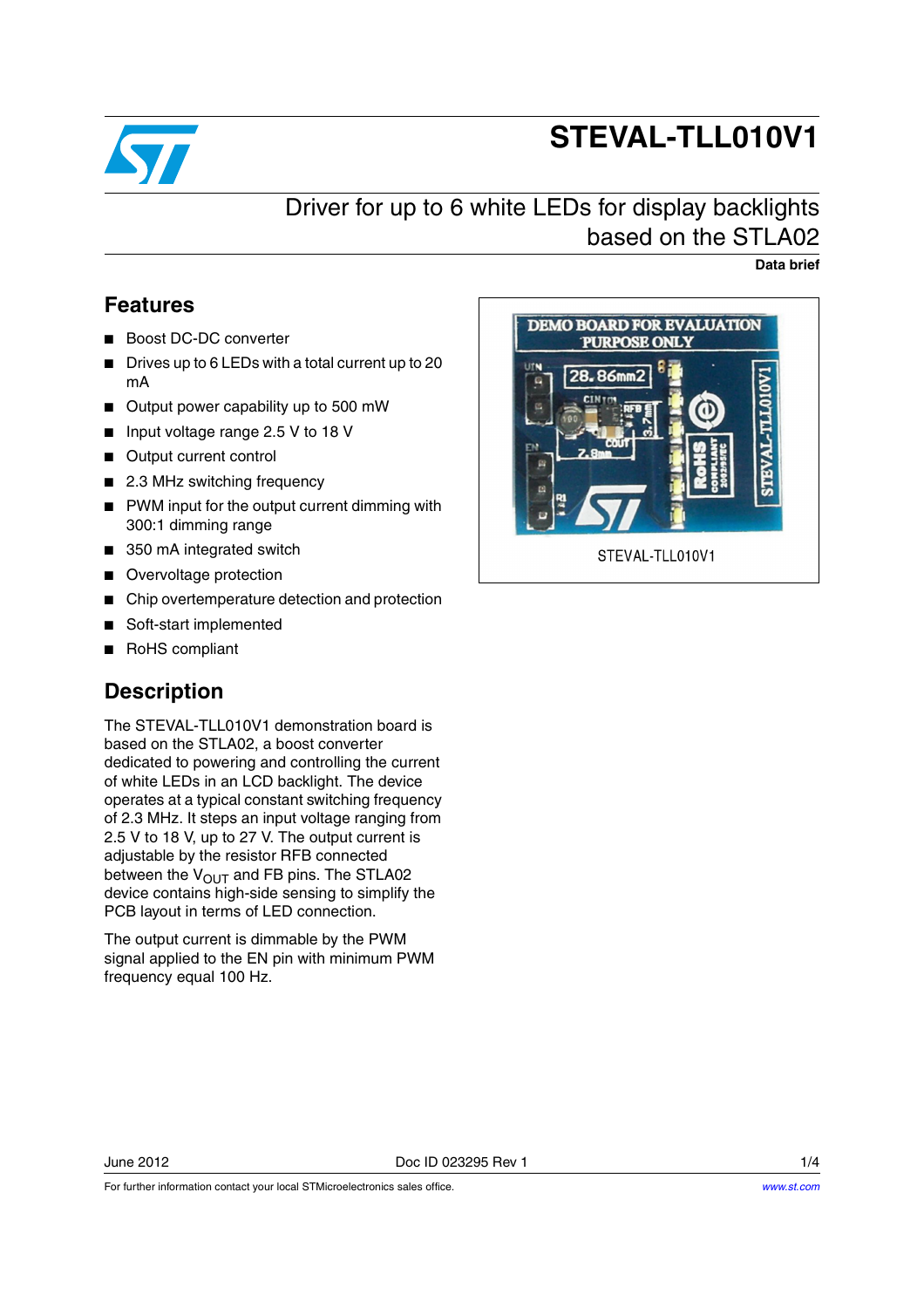### **Schematic**  $\mathbf{1}$





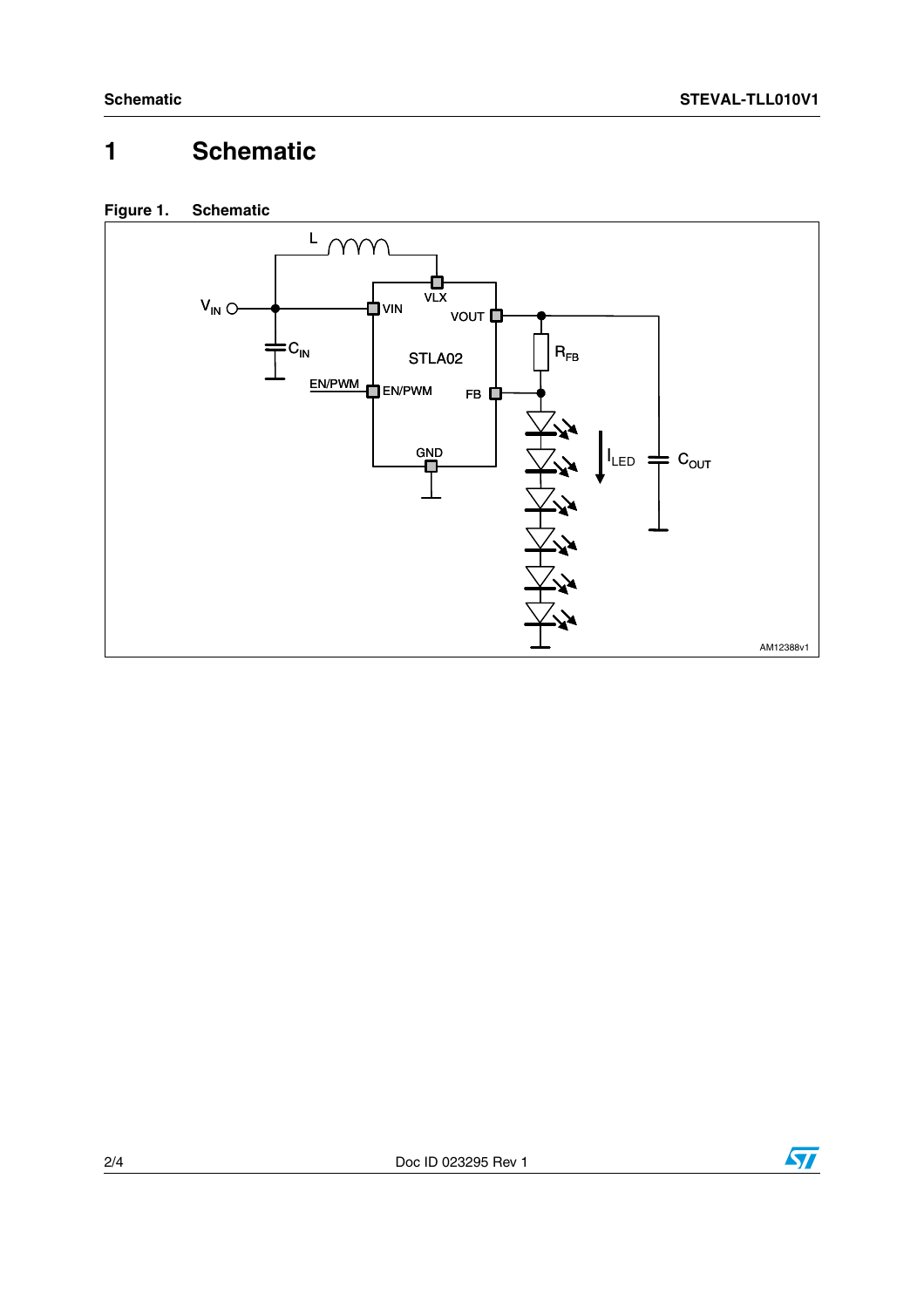## **2 Revision history**

#### Table 1. **Document revision history**

| <b>Date</b> | <b>Revision</b> | Changes          |
|-------------|-----------------|------------------|
| 11-Jun-2012 |                 | Initial release. |